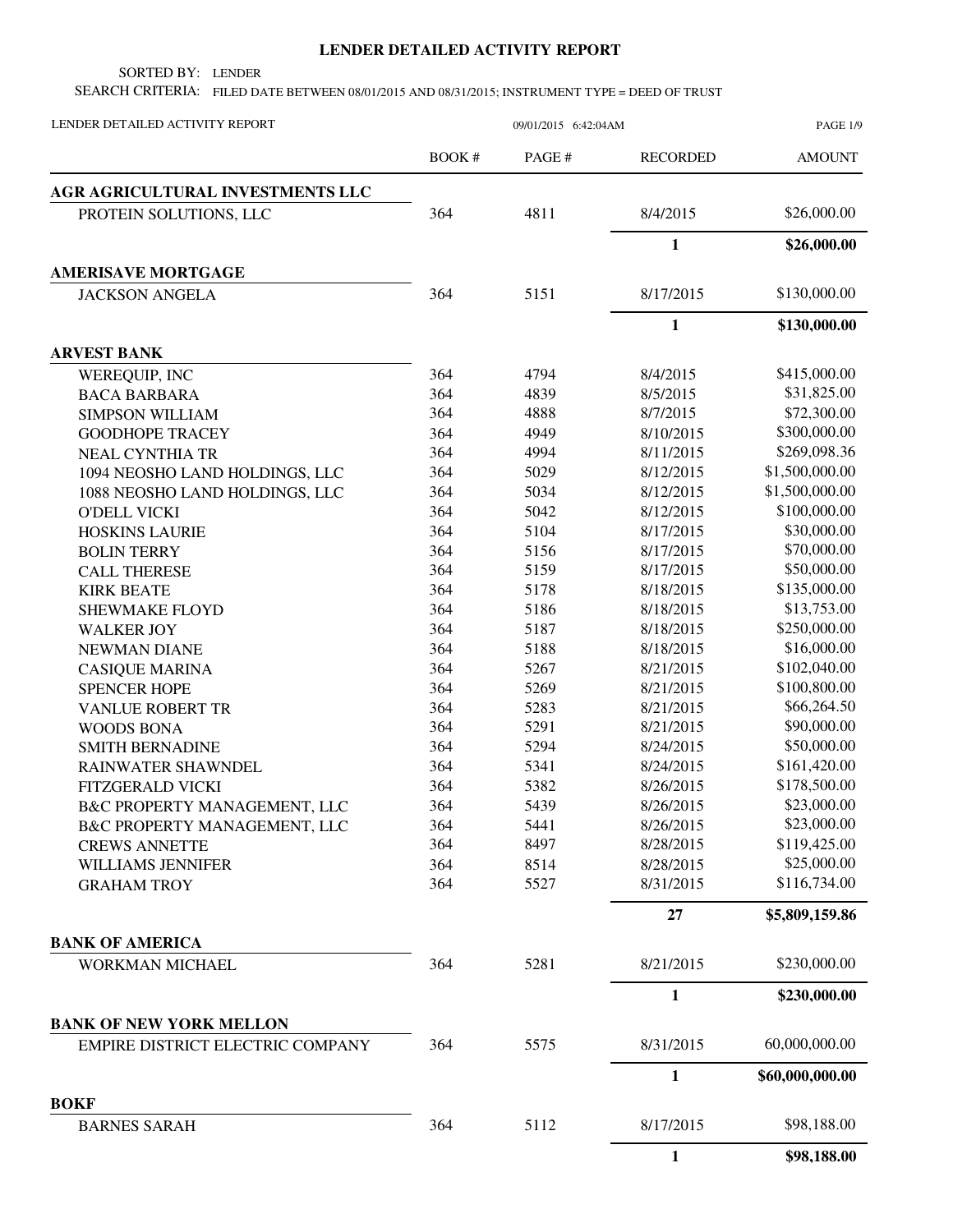PAGE 2/9

|                                      | <b>BOOK#</b> | PAGE# | <b>RECORDED</b> | <b>AMOUNT</b> |
|--------------------------------------|--------------|-------|-----------------|---------------|
| <b>CALIBER HOME LOANS</b>            |              |       |                 |               |
| <b>CAMPBELL JACKIE</b>               | 364          | 5165  | 8/18/2015       | \$133,181.00  |
| <b>STEELE LINDSAY</b>                | 364          | 5560  | 8/31/2015       | \$86,602.00   |
|                                      |              |       | $\mathbf{2}$    | \$219,783.00  |
| <b>CITIBANK</b>                      |              |       |                 |               |
| <b>HOGAN DEBORA</b>                  | 364          | 4872  | 8/6/2015        | \$105,500.00  |
|                                      |              |       | $\mathbf{1}$    | \$105,500.00  |
| <b>COMMUNITY BANK &amp; TRUST</b>    |              |       |                 |               |
| <b>LAND RYAN</b>                     | 364          | 4773  | 8/3/2015        | \$112,244.00  |
| <b>BROWN DEBRA</b>                   | 364          | 4866  | 8/6/2015        | \$68,633.00   |
| <b>SETO JANE TR</b>                  | 364          | 4940  | 8/10/2015       | \$417,000.00  |
| <b>HIGHTOWER KYLI</b>                | 364          | 5096  | 8/14/2015       | \$86,734.00   |
|                                      |              |       | 4               | \$684,611.00  |
| <b>COMMUNITY BANK AND TRUST</b>      |              |       |                 |               |
| <b>FORICHETTE FRANK</b>              | 364          | 4884  | 8/6/2015        | \$20,764.50   |
| <b>GILLIGAN SALLY</b>                | 364          | 5008  | 8/11/2015       | \$16,361.50   |
| <b>REAGAN JON</b>                    | 364          | 5021  | 8/12/2015       | \$57,000.00   |
| <b>ADAMS KATHLEEN</b>                | 364          | 5022  | 8/12/2015       | \$15,629.00   |
| <b>MOON BRENDA K</b>                 | 364          | 5049  | 8/13/2015       | \$44,401.50   |
| <b>HAGGARD CORAL LYNN</b>            | 364          | 5050  | 8/13/2015       | \$64,181.00   |
| <b>DORRIS CHRISTINA</b>              | 364          | 5157  | 8/17/2015       | \$125,000.00  |
| <b>WHITTLE BETH</b>                  | 364          | 5233  | 8/20/2015       | \$15,000.00   |
| <b>STEPHENS GAIL</b>                 | 364          | 5290  | 8/21/2015       | \$18,200.00   |
|                                      |              |       | 9               | \$376,537.50  |
| <b>COMMUNITYAMERICA CREDIT UNION</b> |              |       |                 |               |
| <b>SYER ELIZABETH</b>                | 364          | 4945  | 8/10/2015       | \$206,196.00  |
|                                      |              |       | $\mathbf{1}$    | \$206,196.00  |
| <b>DAS ACQUISITION COMPANY</b>       |              |       |                 |               |
| <b>RUNNELS HELEN</b>                 | 364          | 4919  | 8/7/2015        | \$82,159.00   |
|                                      |              |       | $\mathbf{1}$    | \$82,159.00   |
| FAIRWAY INDEPENDENT MORTGAGE         |              |       |                 |               |
| <b>ROY KERRI</b>                     | 364          | 5339  | 8/24/2015       | \$241,500.00  |
|                                      |              |       | 1               | \$241,500.00  |
| <b>FCS FINANCIAL</b>                 |              |       |                 |               |
| <b>ENLOW SUMMER</b>                  | 364          | 4910  | 8/7/2015        | \$93,000.00   |
| <b>HARRIS CARMEN</b>                 | 364          | 5319  | 8/24/2015       | \$46,000.00   |
| TONG CHRISTINE                       | 364          | 5472  | 8/27/2015       | \$291,000.00  |
|                                      |              |       | $\mathbf{3}$    | \$430,000.00  |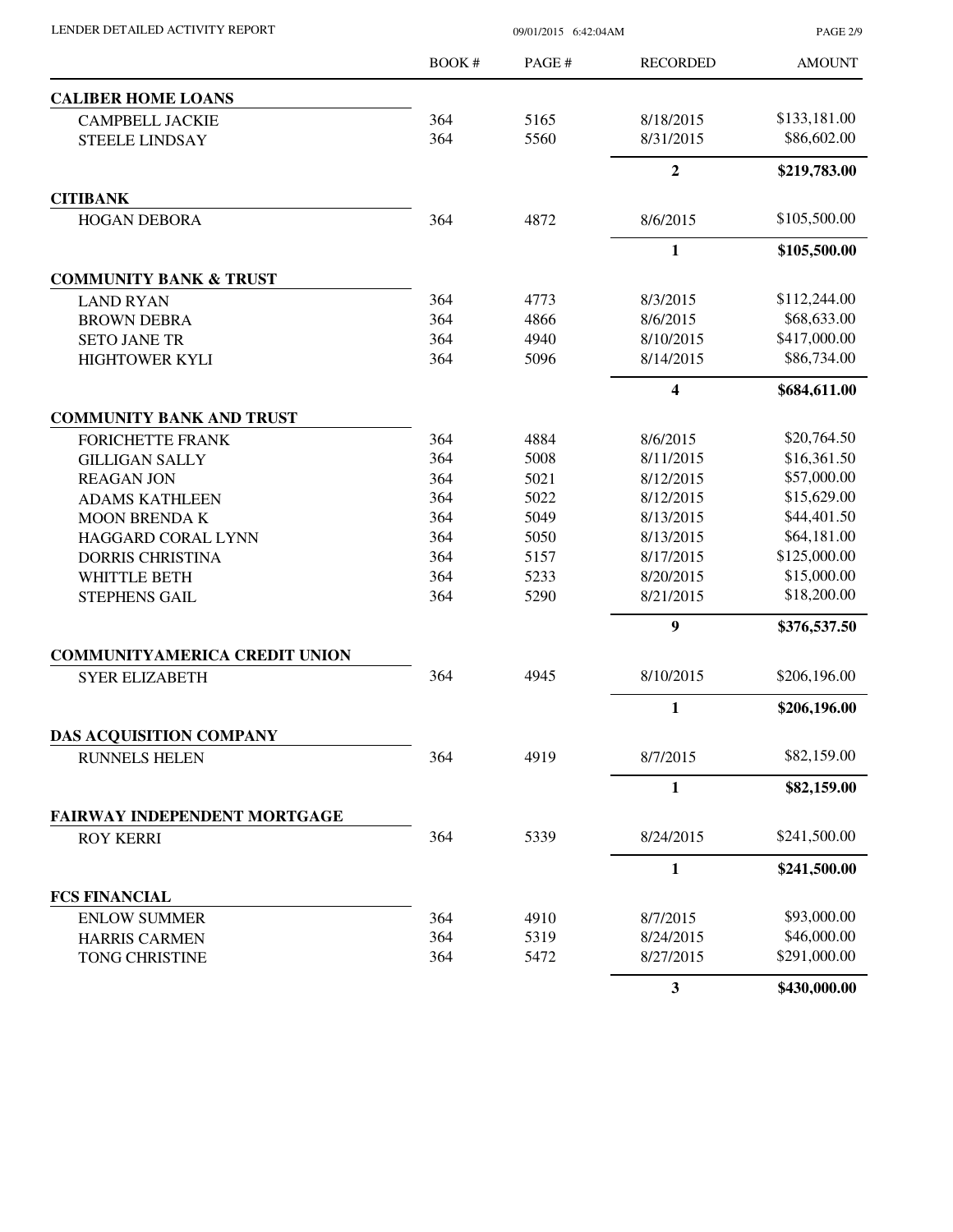PAGE 3/9

|                                                   | <b>BOOK#</b> | PAGE# | <b>RECORDED</b>         | <b>AMOUNT</b>  |
|---------------------------------------------------|--------------|-------|-------------------------|----------------|
| <b>FIRST COMMUNITY BANK</b>                       |              |       |                         |                |
| <b>ANDERSON BRANDI</b>                            | 364          | 4938  | 8/10/2015               | \$77,100.00    |
| <b>ERAMO DEEANN</b>                               | 364          | 4975  | 8/10/2015               | \$80,000.00    |
| HENRY LAND & CATTLE LLC                           | 364          | 4988  | 8/11/2015               | \$117,283.50   |
| HENRY LAND & CATTLE LLC                           | 364          | 5182  | 8/18/2015               | \$116,412.58   |
| HUBBARD RASHELE                                   | 364          | 5207  | 8/19/2015               | \$67,000.00    |
| <b>RAINES ALMA</b>                                | 364          | 5246  | 8/20/2015               | \$106,250.00   |
| <b>BARNES JOSEPH</b>                              | 364          | 5279  | 8/21/2015               | \$118,877.00   |
| DAVCO WAREHOUSING SERVICES, LLC                   | 364          | 5346  | 8/25/2015               | \$1,400,000.00 |
| HIGGINBOTHAM KATHY                                | 364          | 5434  | 8/26/2015               | \$35,000.00    |
| GIBBENS CONSTRUCTION AND PROPERTIES L             | 364          | 8505  | 8/28/2015               | \$43,945.98    |
| <b>JANKE BARBARA</b>                              | 364          | 8509  | 8/28/2015               | \$92,650.00    |
|                                                   |              |       | 11                      | \$2,254,519.06 |
| <b>FLAGSTAR BANK</b>                              | 364          | 5353  | 8/25/2015               | \$168,396.00   |
| <b>GOSWICK SHANNON</b>                            |              |       |                         |                |
|                                                   |              |       | 1                       | \$168,396.00   |
| <b>FLAT BRANCH MORTGAGE</b><br><b>SMITH KAYLA</b> | 364          | 4981  | 8/10/2015               | \$180,442.00   |
| <b>SIMS TAMMY</b>                                 | 364          | 5108  | 8/17/2015               | \$140,456.00   |
| <b>CAWLEY CHRISTINE</b>                           | 364          | 5172  | 8/18/2015               | \$180,405.00   |
| STOCKMAN JANET                                    | 364          | 5324  | 8/24/2015               | \$66,326.00    |
|                                                   |              |       | $\overline{\mathbf{4}}$ | \$567,629.00   |
| FRANKLIN AMERICAN MORTGAGE                        |              |       |                         |                |
| <b>CARDEN KAMI</b>                                | 364          | 8494  | 8/28/2015               | \$130,541.00   |
|                                                   |              |       | 1                       | \$130,541.00   |
| FREEDOM BANK OF SOUTHERN MISSOURI                 |              |       |                         |                |
| <b>RAMIREZ SALATIEL</b>                           | 364          | 5288  | 8/21/2015               | \$20,800.00    |
| <b>JENKINS BRITTANY</b>                           | 364          | 5583  | 8/31/2015               | \$323,709.87   |
|                                                   |              |       | 2                       | \$344,509.87   |
| <b>FRYE ALISA TR</b>                              |              |       |                         |                |
| <b>BOYER SUSAN</b>                                | 364          | 5474  | 8/27/2015               | \$100,000.00   |
|                                                   |              |       | $\mathbf{1}$            | \$100,000.00   |
| <b>GATEWAY MORTGAGE</b>                           |              |       |                         |                |
| <b>SCHWARTZ BRITTANY</b>                          | 364          | 5115  | 8/17/2015               | \$133,536.00   |
| <b>PIM JAMES</b>                                  | 364          | 5585  | 8/31/2015               | \$132,224.00   |
|                                                   |              |       | $\overline{2}$          | \$265,760.00   |
| <b>GREAT SOUTHERN BANK</b>                        |              |       |                         |                |
| <b>SCHIBI MARTHA</b>                              | 364          | 4840  | 8/5/2015                | \$51,600.00    |
| <b>BLUE TAMMY</b>                                 | 364          | 4996  | 8/11/2015               | \$86,249.00    |
|                                                   |              |       | $\boldsymbol{2}$        | \$137,849.00   |
| <b>HERITAGE STATE BANK</b>                        |              |       |                         | \$30,000.00    |
| <b>SORDEN PATRICIA</b>                            | 364          | 4878  | 8/6/2015                |                |
|                                                   |              |       | 1                       | \$30,000.00    |
| HOME LOAN INVESTMENT BANK<br><b>LINTON BOBBY</b>  | 364          | 5383  | 8/26/2015               | \$13,094.00    |
|                                                   |              |       | $\mathbf{1}$            | \$13,094.00    |
|                                                   |              |       |                         |                |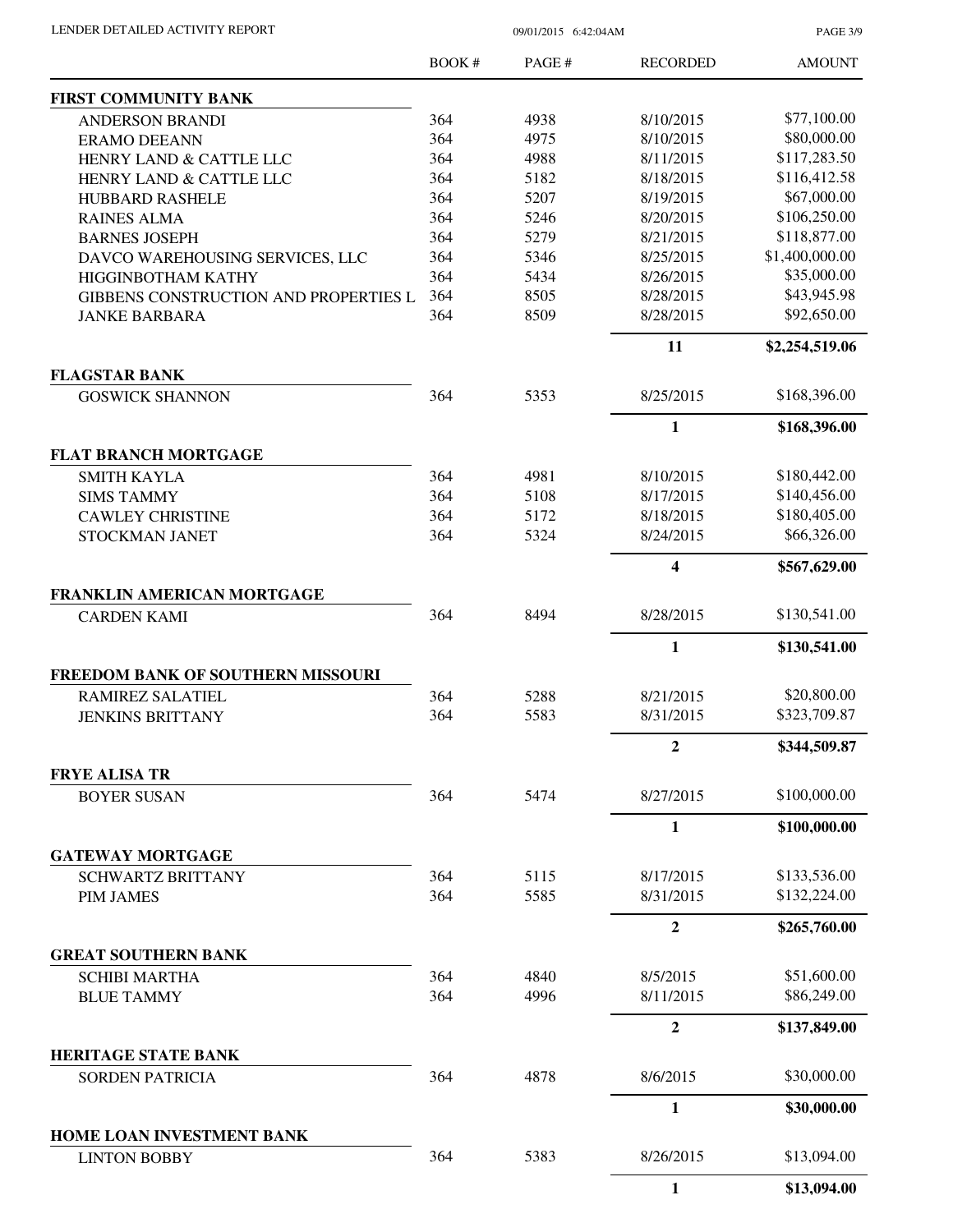| LENDER DETAILED ACTIVITY REPORT |  |
|---------------------------------|--|
|                                 |  |

09/01/2015 6:42:04AM

PAGE 4/9

|                                                   | <b>BOOK#</b> | PAGE# | <b>RECORDED</b> | <b>AMOUNT</b>  |
|---------------------------------------------------|--------------|-------|-----------------|----------------|
| <b>HOMETOWN BANK</b>                              |              |       |                 |                |
| <b>HICKLIN PATRICIA</b>                           | 364          | 4997  | 8/11/2015       | \$750,000.00   |
| <b>DUNLAP SHELLEY</b>                             | 364          | 5090  | 8/14/2015       | \$73,000.00    |
| <b>CARTER CHRISTY</b>                             | 364          | 5149  | 8/17/2015       | \$177,000.00   |
| <b>KEELING LAVOENA</b>                            | 364          | 5174  | 8/18/2015       | \$50,000.00    |
| <b>ALLEN BETH</b>                                 | 364          | 5286  | 8/21/2015       | \$112,000.00   |
| <b>LANE MORGAN</b>                                | 364          | 5388  | 8/26/2015       | \$30,500.00    |
| PATEL KALPANA                                     | 364          | 5469  | 8/27/2015       | \$248,800.00   |
| <b>ADAMS JENNIFER</b>                             | 364          | 5546  | 8/31/2015       | \$197,000.00   |
| <b>MASSEY JANE TR</b>                             | 364          | 5547  | 8/31/2015       | \$234,000.00   |
|                                                   |              |       | 9               | \$1,872,300.00 |
| <b>HOMETOWN BANK N A</b>                          |              |       |                 |                |
| <b>COLLINS EVELYN L</b>                           | 364          | 5065  | 8/13/2015       | \$28,000.00    |
|                                                   |              |       | $\mathbf{1}$    | \$28,000.00    |
| <b>LARSON CLAIRE</b>                              |              |       |                 |                |
| <b>HAMILTON THOMAS</b>                            | 364          | 4895  | 8/7/2015        | \$190,000.00   |
|                                                   |              |       | $\mathbf{1}$    | \$190,000.00   |
| <b>LARSON CLAIRE TR</b><br><b>HAMILTON STACEY</b> | 364          | 4895  | 8/7/2015        | \$190,000.00   |
|                                                   |              |       | $\mathbf{1}$    | \$190,000.00   |
| <b>LARSON MARGARET</b>                            |              |       |                 |                |
| <b>HAMILTON STACEY</b>                            | 364          | 4895  | 8/7/2015        | \$190,000.00   |
|                                                   |              |       | $\mathbf{1}$    | \$190,000.00   |
| <b>LEADERONE FINANCIAL CORPORATION</b>            |              |       |                 |                |
| <b>BRASIER KAREN</b>                              | 364          | 4990  | 8/11/2015       | \$108,800.00   |
|                                                   |              |       | $\mathbf{1}$    | \$108,800.00   |
| <b>LEDBETTER CARL TR</b>                          |              |       |                 |                |
| <b>SCHMIDT MARIA</b>                              | 364          | 5177  | 8/18/2015       | \$94,900.00    |
| <b>ALFORD DALE</b>                                | 364          | 5377  | 8/26/2015       | \$70,000.00    |
|                                                   |              |       | $\overline{2}$  | \$164,900.00   |
| <b>MAILES CAROL TR</b>                            |              |       |                 |                |
| PERRY RICK                                        | 364          | 4922  | 8/7/2015        | \$56,900.00    |
|                                                   |              |       | 1               | \$56,900.00    |
| <b>MAILES KIMBER TR</b>                           |              |       |                 |                |
| PERRY RICK                                        | 364          | 4922  | 8/7/2015        | \$56,900.00    |
|                                                   |              |       | $\mathbf{1}$    | \$56,900.00    |
| <b>MCGARRAH DAVID</b>                             |              |       |                 |                |
| <b>HOUSH RONNIE</b>                               | 364          | 5110  | 8/17/2015       | \$75,000.00    |
|                                                   |              |       | $\mathbf{1}$    | \$75,000.00    |
| MCGARRAH JEANNA<br><b>HOUSH KRISTY</b>            | 364          | 5110  | 8/17/2015       | \$75,000.00    |
|                                                   |              |       | $\mathbf{1}$    | \$75,000.00    |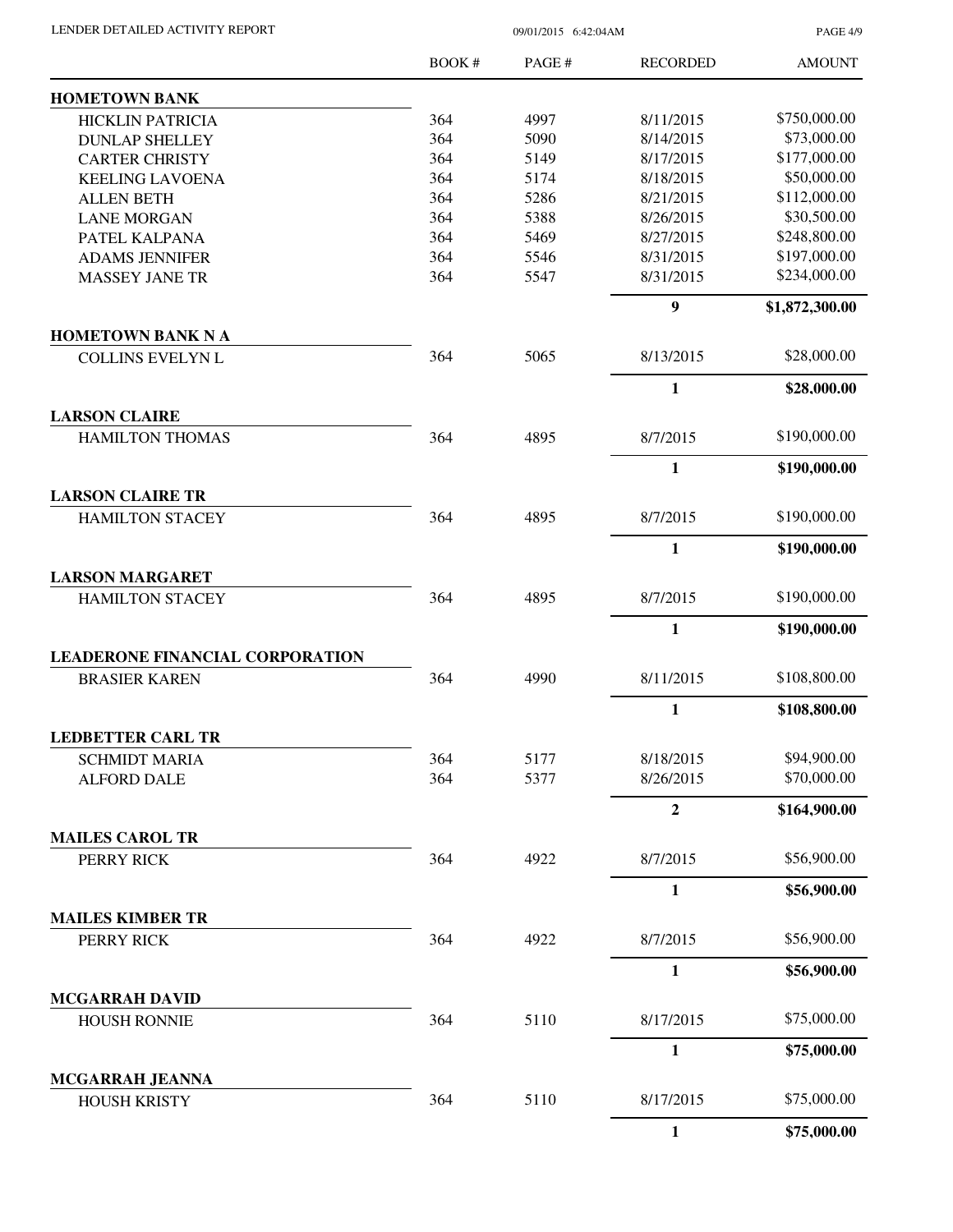| LENDER DETAILED ACTIVITY REPORT          | 09/01/2015 6:42:04AM |       |                 | <b>PAGE 5/9</b> |
|------------------------------------------|----------------------|-------|-----------------|-----------------|
|                                          | BOOK #               | PAGE# | <b>RECORDED</b> | <b>AMOUNT</b>   |
| METROPOLITAN NATIONAL BANK               |                      |       |                 |                 |
| SUNSET LAND COMPANY LLC                  | 364                  | 5198  | 8/18/2015       | \$200,000.00    |
| CALVARY APOSTOLIC CHURCH, INC            | 364                  | 5548  | 8/31/2015       | \$36,000.00     |
|                                          |                      |       | $\mathbf{2}$    | \$236,000.00    |
| <b>MORTGAGE RESEARCH CENTER</b>          |                      |       |                 |                 |
| <b>ANGLANI ROBERT</b>                    | 364                  | 5014  | 8/12/2015       | \$93,500.00     |
|                                          |                      |       | $\mathbf{1}$    | \$93,500.00     |
| NEWTON COUNTY ABSTRACT AND TITLE COMPANY |                      |       |                 |                 |
| <b>BUTLER KAREN</b>                      | 364                  | 4837  | 8/5/2015        | \$0.00          |
|                                          |                      |       | 1               | \$0.00          |
| <b>NOAH BARBARA</b>                      |                      |       |                 |                 |
| WHITEHEAD SHEILA                         | 364                  | 8511  | 8/28/2015       | \$21,000.00     |
|                                          |                      |       | 1               | \$21,000.00     |
| <b>NOAH DAVE</b><br>WHITEHEAD JARED      | 364                  | 8511  | 8/28/2015       | \$21,000.00     |
|                                          |                      |       | $\mathbf{1}$    | \$21,000.00     |
| PELTIER FAMILY REVOCABLE TRUST           |                      |       |                 |                 |
| <b>SAUNDERS FRANK</b>                    | 364                  | 5557  | 8/31/2015       | \$5,500.00      |
|                                          |                      |       | $\mathbf{1}$    | \$5,500.00      |
| PELTIER JACK                             |                      |       |                 |                 |
| <b>SAUNDERS FRANK</b>                    | 364                  | 5557  | 8/31/2015       | \$5,500.00      |
|                                          |                      |       | 1               | \$5,500.00      |
| PELTIER JANINE                           |                      |       |                 |                 |
| <b>SAUNDERS FRANK</b>                    | 364                  | 5557  | 8/31/2015       | \$5,500.00      |
|                                          |                      |       | $\mathbf{1}$    | \$5,500.00      |
| PEOPLES BANK                             |                      |       |                 |                 |
| <b>REEVES TINA</b>                       | 364                  | 4774  | 8/3/2015        | \$308,000.00    |
| <b>GILSTRAP SHANA</b>                    | 364                  | 5043  | 8/12/2015       | \$24,750.00     |
| <b>GILSTRAP SHANA</b>                    | 364                  | 5044  | 8/12/2015       | \$44,000.00     |
| <b>GILSTRAP SHANA</b>                    | 364                  | 5045  | 8/12/2015       | \$132,000.00    |
| <b>MAIER MICHAEL</b>                     | 364                  | 5089  | 8/14/2015       | \$79,210.00     |
| MCLAUGHLIN JENNIFER                      | 364                  | 5144  | 8/17/2015       | \$62,300.00     |
| <b>MESSNER ERICA</b>                     | 364                  | 5212  | 8/19/2015       | \$92,960.00     |
| <b>MESSNER ERICA</b>                     | 364                  | 5213  | 8/19/2015       | \$17,430.00     |
| <b>GOSSARD BELAMINA</b>                  | 364                  | 5263  | 8/21/2015       | \$93,500.00     |
| <b>BLANKENSHIP HAROLD</b>                | 364                  | 5331  | 8/24/2015       | \$280,000.00    |
| <b>BLANKENSHIP HAROLD</b>                | 364                  | 5332  | 8/24/2015       | \$31,500.00     |
| WILLIAMS JOSHUA                          | 364                  | 5351  | 8/25/2015       | \$48,060.00     |
| <b>ROGERS LANCE</b>                      | 364                  | 5435  | 8/26/2015       | \$204,000.00    |
| <b>SMITH REBECCA</b>                     | 364                  | 5533  | 8/31/2015       | \$70,400.00     |
| WHITEKILLER ERIN                         | 364                  | 5554  | 8/31/2015       | \$128,605.00    |
| <b>SAUNDERS FRANK</b>                    | 364                  | 5556  | 8/31/2015       | \$59,500.00     |
|                                          |                      |       | 16              | \$1,676,215.00  |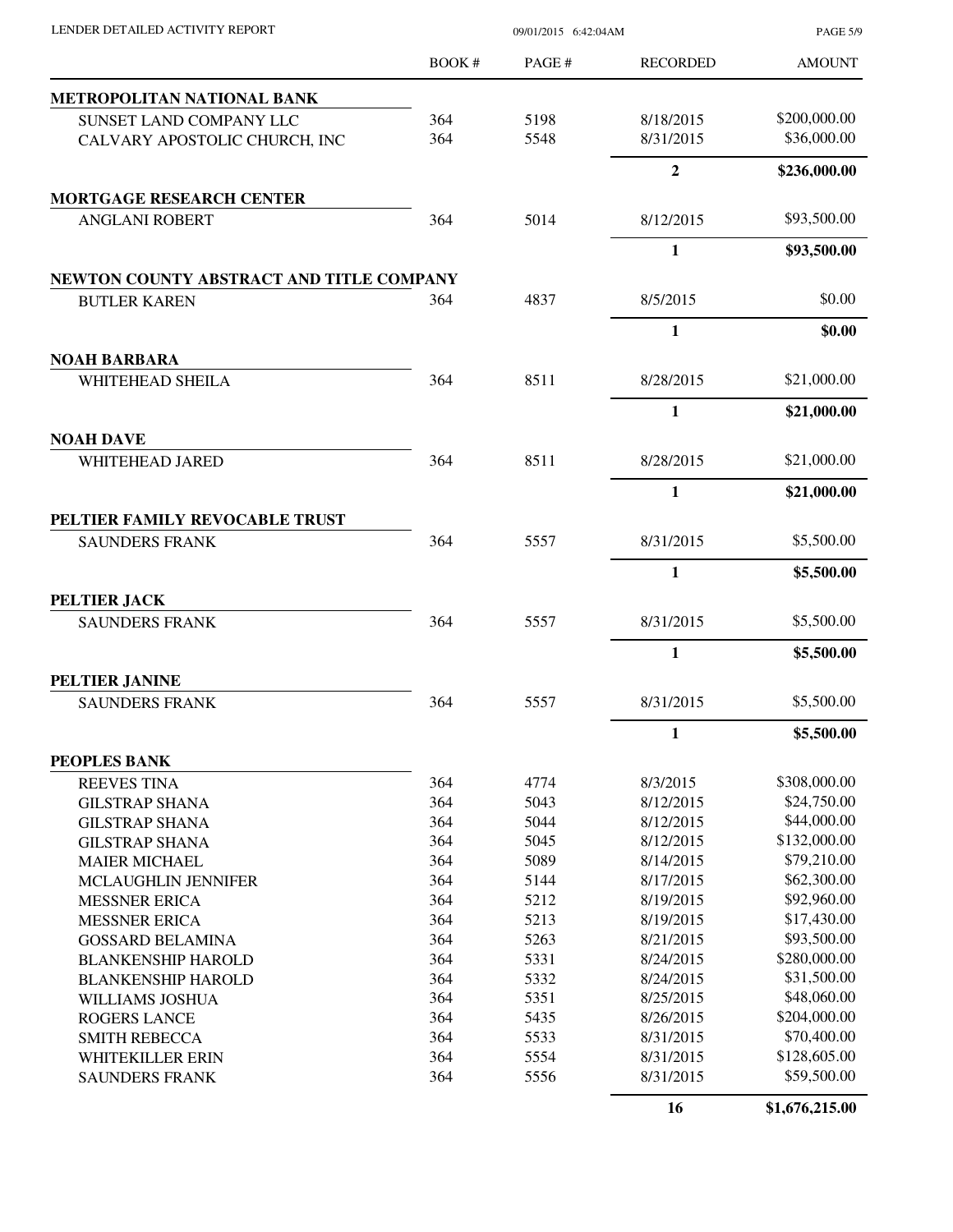| LENDER DETAILED ACTIVITY REPORT                      | 09/01/2015 6:42:04AM |       |                 | <b>PAGE 6/9</b> |
|------------------------------------------------------|----------------------|-------|-----------------|-----------------|
|                                                      | BOOK #               | PAGE# | <b>RECORDED</b> | <b>AMOUNT</b>   |
| <b>PINNACLE BANK</b>                                 |                      |       |                 |                 |
| <b>MILLER TIANA</b>                                  | 364                  | 5119  | 8/17/2015       | \$197,000.00    |
| WILLIAMS JACQUELINE                                  | 364                  | 5359  | 8/25/2015       | \$87,000.00     |
|                                                      |                      |       | $\overline{2}$  | \$284,000.00    |
| PREMIER HOME MORTGAGE                                |                      |       |                 |                 |
| <b>DANIELS ALLISON</b>                               | 364                  | 4992  | 8/11/2015       | \$56,740.00     |
| <b>MACY KAYLA</b>                                    | 364                  | 4999  | 8/11/2015       | \$58,494.00     |
| <b>WALTERS AUTUMN</b>                                | 364                  | 5040  | 8/12/2015       | \$96,734.00     |
| <b>FELKNER MELISSA</b>                               | 364                  | 5384  | 8/26/2015       | \$73,367.00     |
| WIRTH MISTY                                          | 364                  | 5425  | 8/26/2015       | \$117,826.00    |
| <b>GRAZIER ROSE</b>                                  | 364                  | 5551  | 8/31/2015       | \$82,653.00     |
|                                                      |                      |       | 6               | \$485,814.00    |
| PRIMARY RESIDENTIAL MORTGAGE INC<br><b>LETT ADAM</b> | 364                  | 5055  | 8/13/2015       | \$104,630.00    |
|                                                      |                      |       | $\mathbf{1}$    | \$104,630.00    |
| PULASKI BANK                                         |                      |       |                 |                 |
| <b>MUNDT ANN</b>                                     | 364                  | 5293  | 8/21/2015       | \$69,900.00     |
|                                                      |                      |       | $\mathbf{1}$    | \$69,900.00     |
| <b>QUICKEN LOANS</b>                                 |                      |       |                 |                 |
| <b>ANDERSON BETTY</b>                                | 364                  | 4912  | 8/7/2015        | \$87,975.00     |
| <b>CAPPS GREGORY</b>                                 | 364                  | 5009  | 8/11/2015       | \$128,875.00    |
| <b>LYALL HOLLY</b>                                   | 364                  | 5189  | 8/18/2015       | \$75,000.00     |
| MCCLUSKEY SHARON                                     | 364                  | 5322  | 8/24/2015       | \$248,000.00    |
| <b>CORDELL ANTHONY</b>                               | 364                  | 5360  | 8/25/2015       | \$93,600.00     |
|                                                      |                      |       | 5               | \$633,450.00    |
| <b>REGIONS BANK</b>                                  |                      |       |                 |                 |
| MCDONALD CYNTHIA                                     | 364                  | 4873  | 8/6/2015        | \$49,034.06     |
|                                                      |                      |       | 1               | \$49,034.06     |
| REVERSE MORTGAGE SOLUTIONS<br><b>SIMPSON GAYLA</b>   | 364                  | 8502  | 8/28/2015       | \$159,000.00    |
|                                                      |                      |       | $\mathbf{1}$    | \$159,000.00    |
| <b>RIDGLEY NANCY</b>                                 |                      |       |                 |                 |
| PHILLIPS JESSIE                                      | 364                  | 5067  | 8/13/2015       | \$209,952.00    |
|                                                      |                      |       | 1               | \$209,952.00    |
| ROYAL UNITED MORTGAGE                                |                      |       |                 |                 |
| <b>WELCH ALAINA</b>                                  | 364                  | 4809  | 8/4/2015        | \$129,600.00    |
|                                                      |                      |       | $\mathbf{1}$    | \$129,600.00    |
| <b>SCHEURICH CHARLOTTE</b>                           |                      |       |                 |                 |
| <b>MOSLEY BRIANA</b>                                 | 364                  | 5477  | 8/27/2015       | \$90,000.00     |
|                                                      |                      |       | 1               | \$90,000.00     |
| <b>SECRETARY OF HOUSING</b><br><b>SIMPSON GAYLA</b>  | 364                  | 8503  | 8/28/2015       | \$159,000.00    |
|                                                      |                      |       | $\mathbf{1}$    | \$159,000.00    |
|                                                      |                      |       |                 |                 |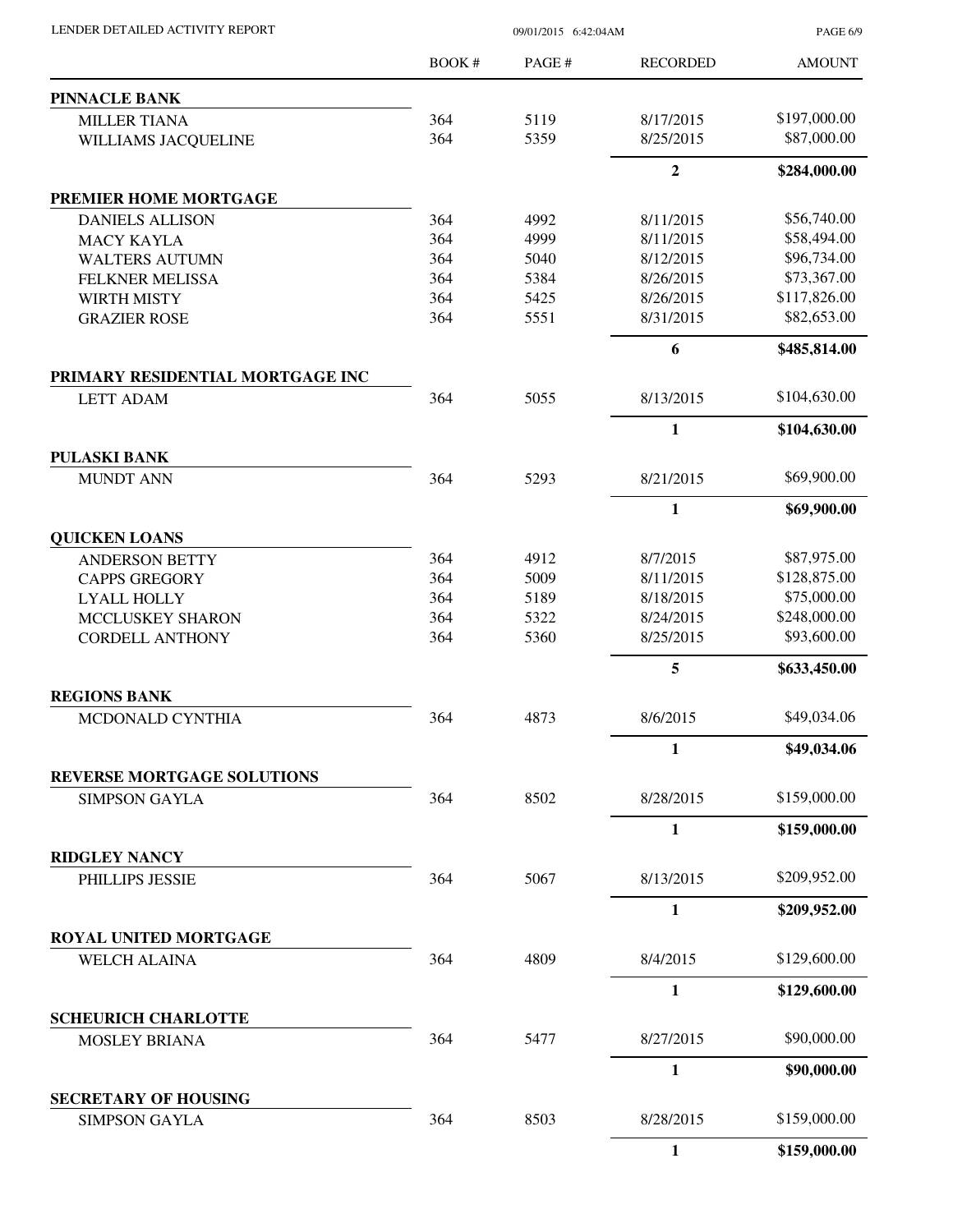PAGE 7/9

|                                              | <b>BOOK#</b> | PAGE# | <b>RECORDED</b>  | <b>AMOUNT</b>  |
|----------------------------------------------|--------------|-------|------------------|----------------|
| SECURITY BANK AND TRUST COMPANY              |              |       |                  |                |
| <b>HAMILTON ERICKA</b>                       | 364          | 4801  | 8/4/2015         | \$344,000.00   |
|                                              |              |       | 1                | \$344,000.00   |
| <b>SECURITY BANK OF SOUTHWEST MISSOURI</b>   |              |       |                  |                |
| <b>OLIVER JENNIFER</b>                       | 364          | 5309  | 8/24/2015        | \$19,120.00    |
| <b>HARRIS TERRY</b>                          | 364          | 5349  | 8/25/2015        | \$0.00         |
|                                              |              |       | $\boldsymbol{2}$ | \$19,120.00    |
| <b>SIMMONS FIRST NATIONAL BANK</b>           |              |       |                  |                |
| <b>LAWRENCE LISA M</b>                       | 364          | 5048  | 8/13/2015        | \$326,800.00   |
| <b>IRIS ROAD LLC</b>                         | 364          | 5134  | 8/17/2015        | \$289,000.00   |
| <b>LEWIS RITA</b>                            | 364          | 5226  | 8/20/2015        | \$138,500.00   |
|                                              |              |       | 3                | \$754,300.00   |
| <b>SOUTHWEST MISSOURI BANK</b>               |              |       |                  |                |
| <b>WARD MONTE</b>                            | 364          | 4784  | 8/3/2015         | \$109,200.00   |
| <b>SEVERN ALAN</b>                           | 364          | 4845  | 8/5/2015         | \$85,000.00    |
| <b>BEELER AUDREA</b>                         | 364          | 4846  | 8/5/2015         | \$57,000.00    |
| MCMULLEN KATHERINE                           | 364          | 4856  | 8/5/2015         | \$35,000.00    |
| <b>BOYER LESA</b>                            | 364          | 4857  | 8/5/2015         | \$29,140.00    |
| <b>HOLT TAMMY</b>                            | 364          | 4858  | 8/5/2015         | \$20,000.00    |
| <b>BARNARD COURTNEY</b>                      | 364          | 4931  | 8/7/2015         | \$150,000.00   |
| <b>HOSSAIN HASHINA</b>                       | 364          | 4948  | 8/10/2015        | \$273,600.00   |
| <b>JEFFCOTT SAM</b>                          | 364          | 5076  | 8/13/2015        | \$25,000.00    |
| WILTHOM, LLC                                 | 364          | 5140  | 8/17/2015        | \$57,600.00    |
| <b>ROBBINS MARTY</b>                         | 364          | 5224  | 8/19/2015        | \$15,000.00    |
| <b>OAKES CHARITY</b>                         | 364          | 5265  | 8/21/2015        | \$101,600.00   |
| <b>BLAKELY DAVID</b>                         | 364          | 5333  | 8/24/2015        | \$53,000.00    |
| <b>CONRAD KATHY</b>                          | 364          | 5334  | 8/24/2015        | \$75,280.00    |
| <b>SMITH SARA</b>                            | 364          | 5428  | 8/26/2015        | \$15,000.00    |
| <b>LONG VALORIE</b>                          | 364          | 5429  | 8/26/2015        | \$50,000.00    |
| <b>FORREST NELVA</b>                         | 364          | 5430  | 8/26/2015        | \$80,000.00    |
| <b>BOWLER CLARENCE</b>                       | 364          | 5432  | 8/26/2015        | \$35,000.00    |
| <b>MOSLEY BRIANA</b>                         | 364          | 5476  | 8/27/2015        | \$80,000.00    |
| <b>BRAND MARY</b>                            | 364          | 8489  | 8/28/2015        | \$35,000.00    |
| <b>FULLERTON LINDA</b>                       | 364          | 8500  | 8/28/2015        | \$200,000.00   |
| <b>BAKER MADORA</b>                          | 364          | 5561  | 8/31/2015        | \$44,000.00    |
| STEPHENS KATHI                               | 364          | 5562  | 8/31/2015        | \$28,000.00    |
|                                              |              |       | 23               | \$1,653,420.00 |
| <b>STATE FARM BANK</b>                       |              |       |                  | \$46,600.00    |
| <b>JOHNSON MELISSA</b>                       | 364          | 4855  | 8/5/2015         |                |
|                                              |              |       | $\mathbf{1}$     | \$46,600.00    |
| <b>STATE VARM BANK</b>                       |              |       |                  |                |
| <b>RUTLEDGE TOM</b>                          | 364          | 5032  | 8/12/2015        | \$120,648.00   |
|                                              |              |       | $\mathbf{1}$     | \$120,648.00   |
| THE BANK OF WYANDOTTE<br><b>BUTLER KAREN</b> | 364          | 4836  | 8/5/2015         | \$84,508.50    |
|                                              |              |       | $\mathbf{1}$     | \$84,508.50    |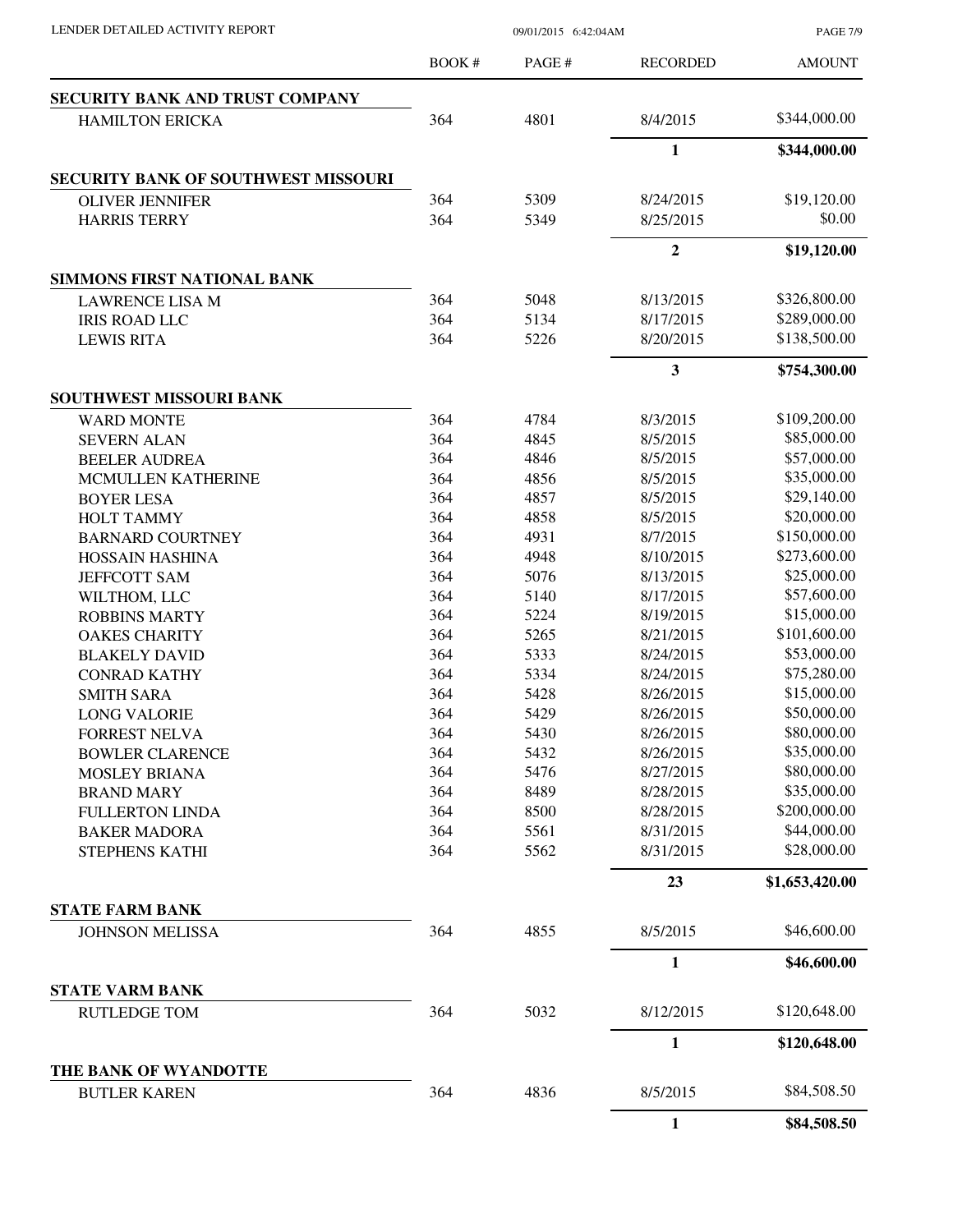PAGE 8/9

|                                                   | BOOK #     | PAGE #       | <b>RECORDED</b>         | <b>AMOUNT</b>                |
|---------------------------------------------------|------------|--------------|-------------------------|------------------------------|
| THE CORNERSTONE BANK                              |            |              |                         |                              |
| <b>CHARLTON OBERN</b>                             | 364        | 4864         | 8/6/2015                | \$19,728.52                  |
| <b>STEELE MARGARET</b>                            | 364        | 4890         | 8/7/2015                | \$214,000.00                 |
| PATRICK JESSICA                                   | 364        | 5297         | 8/24/2015               | \$58,500.00                  |
|                                                   |            |              | $\overline{\mathbf{3}}$ | \$292,228.52                 |
| THE MORTGAGE HOUSE                                |            |              |                         |                              |
| <b>TUBBS CAROLINE</b>                             | 364        | 5340         | 8/24/2015               | \$40,000.00                  |
| <b>SANDERS JANET</b>                              | 364        | 5461         | 8/27/2015               | \$112,550.00                 |
|                                                   |            |              | $\overline{2}$          | \$152,550.00                 |
| TRUSTED FINANCIAL SERVICES INC                    |            |              |                         |                              |
| <b>HAFLE MICHAEL</b>                              | 364        | 5030         | 8/12/2015               | \$111,250.00                 |
|                                                   |            |              | $\mathbf{1}$            | \$111,250.00                 |
| <b>USBANK</b>                                     |            |              |                         |                              |
| <b>WILLIAMS CANDICE</b>                           | 364<br>364 | 4777         | 8/3/2015                | \$109,600.00<br>\$750,000.00 |
| TAYLOR AND TAYLOR, INC                            |            | 4800         | 8/4/2015                | \$117,000.00                 |
| <b>MARKS TROY</b>                                 | 364<br>364 | 4810<br>4897 | 8/4/2015<br>8/7/2015    | \$55,000.00                  |
| RENTJOPLIN.COM, LLC                               | 364        | 4900         | 8/7/2015                | \$103,200.00                 |
| <b>VERNON THOMAS</b><br>THOGMARTIN MELVIN         | 364        | 5024         | 8/12/2015               | \$129,000.00                 |
| THOGMARTIN MELVIN                                 | 364        | 5025         | 8/12/2015               | \$121,000.00                 |
| TIMOSHCENKO VICTORIA                              | 364        | 5106         | 8/17/2015               | \$85,300.00                  |
| <b>WALKER JENNIFER</b>                            | 364        | 5328         | 8/24/2015               | \$258,400.00                 |
| <b>WALKER JENNIFER</b>                            | 364        | 5329         | 8/24/2015               | \$32,300.00                  |
| <b>DAVIS SHIRLEY</b>                              | 364        | 5354         | 8/25/2015               | \$53,365.00                  |
| <b>CAPPS TERESA</b>                               | 364        | 5438         | 8/26/2015               | \$50,000.00                  |
| <b>HICKS KIMBERLY</b>                             | 364        | 5478         | 8/27/2015               | \$179,920.00                 |
|                                                   |            |              | 13                      | \$2,044,085.00               |
| <b>UMB BANK</b>                                   |            |              |                         |                              |
| <b>CARTER THERESA</b>                             | 364        | 5449         | 8/27/2015               | \$165,000.00                 |
|                                                   |            |              | 1                       | \$165,000.00                 |
| USAA FEDERAL SAVINGS BANK                         |            |              |                         |                              |
| HOPWOOD DANIELLE                                  | 364        | 4868         | 8/6/2015                | \$115,696.00                 |
|                                                   |            |              | $\mathbf{1}$            | \$115,696.00                 |
| <b>WELCH STATE BANK</b><br><b>EMERY CHARLOTTE</b> | 364        | 5218         | 8/19/2015               | \$284,125.72                 |
|                                                   |            |              | $\mathbf{1}$            | \$284,125.72                 |
| <b>WELLS FARGO BANK</b>                           |            |              |                         |                              |
| <b>SPENCER MEADA</b>                              | 364        | 5002         | 8/11/2015               | \$159,780.00                 |
| <b>DILBECK KIMBERLY</b>                           | 364        | 5275         | 8/21/2015               | \$81,300.00                  |
| <b>BUSSE STEPHEN</b>                              | 364        | 5385         | 8/26/2015               | \$93,274.00                  |
| <b>DASPIT STACI</b>                               | 364        | 5567         | 8/31/2015               | \$85,100.00                  |
|                                                   |            |              | $\overline{\mathbf{4}}$ | \$419,454.00                 |
| <b>WELLS FARGO BANK N A</b>                       |            |              |                         |                              |
| <b>SCHMIDT BRUCE</b>                              | 364        | 5053         | 8/13/2015               | \$71,300.00                  |
|                                                   |            |              | $\mathbf{1}$            | \$71,300.00                  |